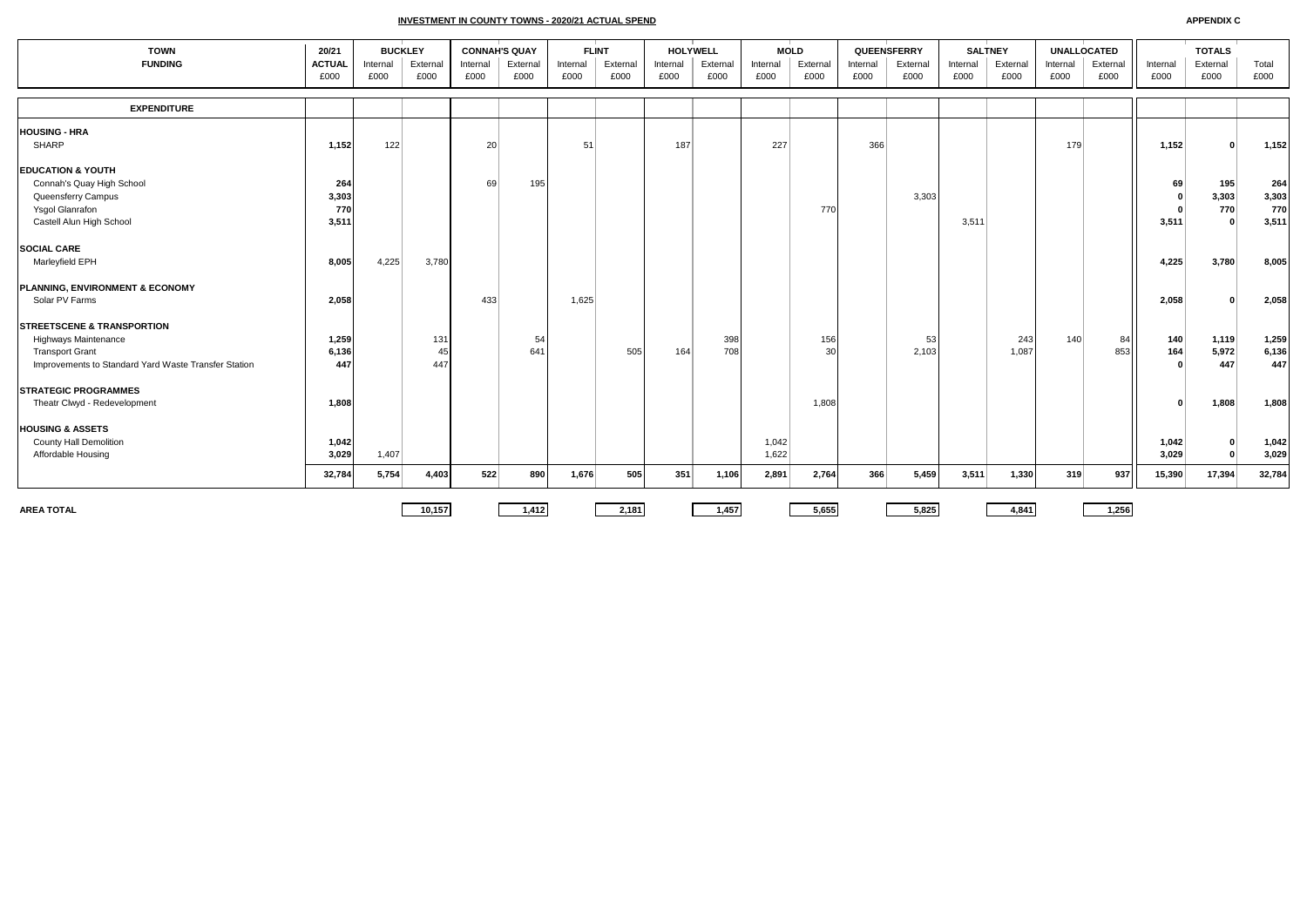**INVESTMENT IN COUNTY TOWNS - 2021/22 REVISED BUDGET APPENDIX C (Cont)**

| <b>TOWN</b>                                          | <b>REVISED</b>        | <b>BUCKLEY</b>   |                  | <b>CONNAH'S QUAY</b> |                  | <b>FLINT</b>     |                  |                  | <b>HOLYWELL</b>  | <b>MOLD</b>      |                  | QUEENSFERRY      |                  | <b>SALTNEY</b>   |                  | <b>UNALLOCATED</b> |                  |                  | <b>TOTALS</b>    |               |
|------------------------------------------------------|-----------------------|------------------|------------------|----------------------|------------------|------------------|------------------|------------------|------------------|------------------|------------------|------------------|------------------|------------------|------------------|--------------------|------------------|------------------|------------------|---------------|
| <b>FUNDING</b>                                       | <b>BUDGET</b><br>£000 | Internal<br>£000 | External<br>£000 | Internal<br>£000     | External<br>£000 | Internal<br>£000 | External<br>£000 | Internal<br>£000 | External<br>£000 | Internal<br>£000 | External<br>£000 | Internal<br>£000 | External<br>£000 | Internal<br>£000 | External<br>£000 | Internal<br>£000   | External<br>£000 | Internal<br>£000 | External<br>£000 | Total<br>£000 |
|                                                      |                       |                  |                  |                      |                  |                  |                  |                  |                  |                  |                  |                  |                  |                  |                  |                    |                  |                  |                  |               |
| <b>EXPENDITURE</b>                                   |                       |                  |                  |                      |                  |                  |                  |                  |                  |                  |                  |                  |                  |                  |                  |                    |                  |                  |                  |               |
| <b>HOUSING - HRA</b>                                 |                       |                  |                  |                      |                  |                  |                  |                  |                  |                  |                  |                  |                  |                  |                  |                    |                  |                  |                  |               |
| SHARP                                                | 6,701                 |                  |                  |                      |                  | 262              |                  | 6,439            |                  |                  |                  |                  |                  |                  |                  |                    |                  | 6,701            |                  | 6,701         |
| <b>EDUCATION &amp; YOUTH</b>                         |                       |                  |                  |                      |                  |                  |                  |                  |                  |                  |                  |                  |                  |                  |                  |                    |                  |                  |                  |               |
| Queensferry Campus                                   | 4,175                 |                  |                  |                      |                  |                  |                  |                  |                  |                  |                  | 1.177            | 2,998            |                  |                  |                    |                  | 1,177            | 2,998            | 4,175         |
| Ysgol Glanrafon                                      | 1,534                 |                  |                  |                      |                  |                  |                  |                  |                  | 304              | 1,230            |                  |                  |                  |                  |                    |                  | 304              | 1,230            | 1,534         |
| Castell Alun High School                             | 3,101                 |                  |                  |                      |                  |                  |                  |                  |                  |                  |                  |                  |                  | 3,101            |                  |                    |                  | 3,101            | $\mathbf{r}$     | 3,101         |
| <b>SOCIAL CARE</b>                                   |                       |                  |                  |                      |                  |                  |                  |                  |                  |                  |                  |                  |                  |                  |                  |                    |                  |                  |                  |               |
| Marleyfield EPH                                      | 1,162                 | 1,162            |                  |                      |                  |                  |                  |                  |                  |                  |                  |                  |                  |                  |                  |                    |                  | 1,162            | $\Omega$         | 1,162         |
| Ty Nyth, Children's Residential Care                 | 1,100                 |                  |                  |                      |                  |                  |                  |                  |                  |                  | 1,100            |                  |                  |                  |                  |                    |                  | $\Omega$         | 1,100            | 1,100         |
| PLANNING, ENVIRONMENT & ECONOMY                      |                       |                  |                  |                      |                  |                  |                  |                  |                  |                  |                  |                  |                  |                  |                  |                    |                  |                  |                  |               |
| Solar PV Farms                                       | 699                   |                  |                  | 699                  |                  |                  |                  |                  |                  |                  |                  |                  |                  |                  |                  |                    |                  | 699              |                  | 699           |
| <b>STREETSCENE &amp; TRANSPORTION</b>                |                       |                  |                  |                      |                  |                  |                  |                  |                  |                  |                  |                  |                  |                  |                  |                    |                  |                  |                  |               |
| Improvements to Standard Yard Waste Transfer Station | 2,783                 | 1,930            | 853              |                      |                  |                  |                  |                  |                  |                  |                  |                  |                  |                  |                  |                    |                  | 1,930            | 853              | 2,783         |
| Improvements to Greenfield Waste Transfer Station    | 768                   |                  |                  |                      |                  |                  |                  | 50               | 718              |                  |                  |                  |                  |                  |                  |                    |                  | 50               | 718              | 768           |
| <b>Highways Maintenance</b>                          | 2,401                 |                  | 28               |                      |                  |                  |                  |                  | 311              |                  | 233              |                  | 180              |                  | 73               | 1,452              | 124              | 1,452            | 949              | 2,401         |
| <b>Transport Grant</b>                               | 10,915                |                  | 1,306            |                      | 1,587            |                  | 476              | 17               | 1,094            |                  | 625              |                  | 3,292            |                  | 864              |                    | 1,654            | 17               | 10,898           | 10,915        |
| <b>STRATEGIC PROGRAMMES</b>                          |                       |                  |                  |                      |                  |                  |                  |                  |                  |                  |                  |                  |                  |                  |                  |                    |                  |                  |                  |               |
| Theatr Clwyd - Redevelopment                         | 2,231                 |                  |                  |                      |                  |                  |                  |                  |                  | 1,031            | 1,200            |                  |                  |                  |                  |                    |                  | 1,031            | 1,200            | 2,231         |
| <b>HOUSING &amp; ASSETS</b>                          |                       |                  |                  |                      |                  |                  |                  |                  |                  |                  |                  |                  |                  |                  |                  |                    |                  |                  |                  |               |
| Affordable Housing                                   | 582                   |                  |                  |                      |                  |                  |                  |                  |                  | 582              |                  |                  |                  |                  |                  |                    |                  | 582              |                  | 582           |
|                                                      | 38,152                | 3,092            | 2,187            | 699                  | 1,587            | 262              | 476              | 6,506            | 2,123            | 1,917            | 4,388            | 1,177            | 6,470            | 3,101            | 937              | 1,452              | 1,778            | 18,206           | 19,946           | 38,152        |
| <b>AREA TOTAL</b>                                    |                       |                  | 5,279            |                      | 2,286            |                  | 738              |                  | 8,629            |                  | 6,305            |                  | 7,647            |                  | 4,038            |                    | 3,230            |                  |                  |               |
|                                                      |                       |                  |                  |                      |                  |                  |                  |                  |                  |                  |                  |                  |                  |                  |                  |                    |                  |                  |                  |               |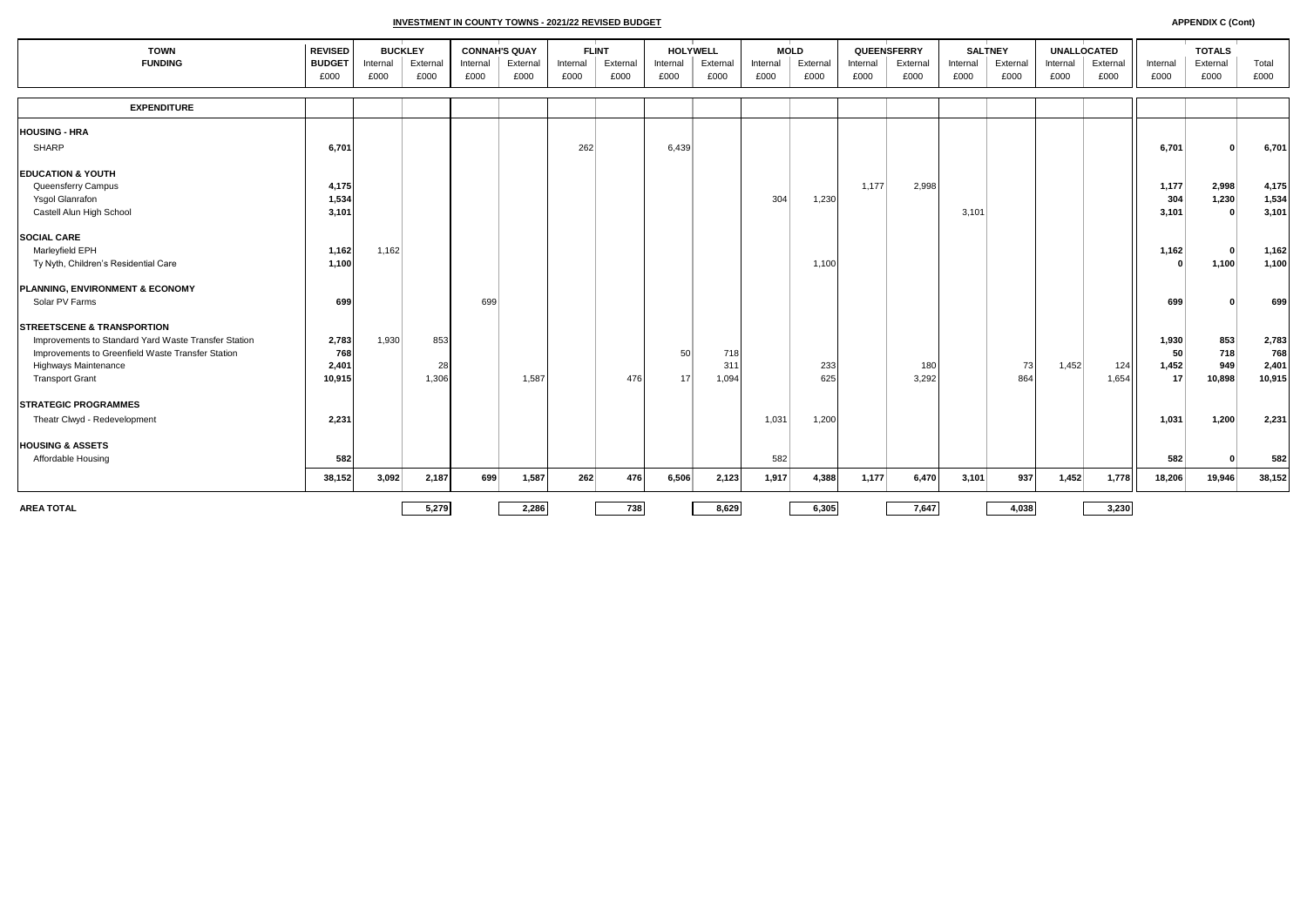**INVESTMENT IN COUNTY TOWNS - 2021/22- MONTH 4**

| <b>TOWN</b>                                          | <b>ACTUAL</b>          | <b>BUCKLEY</b>   |                  | <b>CONNAH'S QUAY</b> |                  | <b>FLINT</b>     |                  |                  | HOLYWELL         | <b>MOLD</b>      |                  | QUEENSFERRY      |                  | <b>SALTNEY</b>   |                  | <b>UNALLOCATED</b> |                  |                  | <b>TOTALS</b>    |               |
|------------------------------------------------------|------------------------|------------------|------------------|----------------------|------------------|------------------|------------------|------------------|------------------|------------------|------------------|------------------|------------------|------------------|------------------|--------------------|------------------|------------------|------------------|---------------|
| <b>FUNDING</b>                                       | <b>TO DATE</b><br>£000 | Internal<br>£000 | External<br>£000 | Internal<br>£000     | External<br>£000 | Internal<br>£000 | External<br>£000 | Internal<br>£000 | External<br>£000 | Internal<br>£000 | External<br>£000 | Internal<br>£000 | External<br>£000 | Internal<br>£000 | External<br>£000 | Internal<br>£000   | External<br>£000 | Internal<br>£000 | External<br>£000 | Total<br>£000 |
|                                                      |                        |                  |                  |                      |                  |                  |                  |                  |                  |                  |                  |                  |                  |                  |                  |                    |                  |                  |                  |               |
| <b>EXPENDITURE</b>                                   |                        |                  |                  |                      |                  |                  |                  |                  |                  |                  |                  |                  |                  |                  |                  |                    |                  |                  |                  |               |
| <b>HOUSING - HRA</b>                                 |                        |                  |                  |                      |                  |                  |                  |                  |                  |                  |                  |                  |                  |                  |                  |                    |                  |                  |                  |               |
| <b>SHARP</b>                                         | 62                     |                  |                  |                      |                  | 20               |                  | 42               |                  |                  |                  |                  |                  |                  |                  |                    |                  | 62               |                  | 62            |
| <b>EDUCATION &amp; YOUTH</b>                         |                        |                  |                  |                      |                  |                  |                  |                  |                  |                  |                  |                  |                  |                  |                  |                    |                  |                  |                  |               |
| Queensferry Campus                                   | 4,004                  |                  |                  |                      |                  |                  |                  |                  |                  |                  |                  | 1,006            | 2,998            |                  |                  |                    |                  | 1,006            | 2,998            | 4,004         |
| <b>Ysgol Glanrafon</b>                               | 1,391                  |                  |                  |                      |                  |                  |                  |                  |                  | 161              | 1,230            |                  |                  |                  |                  |                    |                  | 161              | 1,230            | 1,391         |
| Castell Alun High School                             | 2,678                  |                  |                  |                      |                  |                  |                  |                  |                  |                  |                  |                  |                  | 2,678            |                  |                    |                  | 2,678            | - 0              | 2,678         |
| <b>SOCIAL CARE</b>                                   |                        |                  |                  |                      |                  |                  |                  |                  |                  |                  |                  |                  |                  |                  |                  |                    |                  |                  |                  |               |
| Marleyfield EPH                                      | 385                    | 385              |                  |                      |                  |                  |                  |                  |                  |                  |                  |                  |                  |                  |                  |                    |                  | 385              |                  | 385           |
| Ty Nyth, Children's Residential Care                 | 12                     |                  |                  |                      |                  |                  |                  |                  |                  |                  | 12               |                  |                  |                  |                  |                    |                  |                  | 12               | 12            |
| PLANNING, ENVIRONMENT & ECONOMY                      |                        |                  |                  |                      |                  |                  |                  |                  |                  |                  |                  |                  |                  |                  |                  |                    |                  |                  |                  |               |
| Solar PV Farms                                       | 237                    |                  |                  | 237                  |                  |                  |                  |                  |                  |                  |                  |                  |                  |                  |                  |                    |                  | 237              |                  | 237           |
| <b>STREETSCENE &amp; TRANSPORTION</b>                |                        |                  |                  |                      |                  |                  |                  |                  |                  |                  |                  |                  |                  |                  |                  |                    |                  |                  |                  |               |
| Improvements to Standard Yard Waste Transfer Station | 207                    |                  | 207              |                      |                  |                  |                  |                  |                  |                  |                  |                  |                  |                  |                  |                    |                  | n                | 207              | 207           |
| Improvements to Greenfield Waste Transfer Station    | 387                    |                  |                  |                      |                  |                  |                  |                  | 387              |                  |                  |                  |                  |                  |                  |                    |                  |                  | 387              | 387           |
| <b>Highways Maintenance</b>                          | 825                    |                  | 28               |                      |                  |                  |                  |                  | 311              |                  | 233              |                  | 180              |                  | 73               |                    |                  |                  | 825              | 825           |
| <b>Transport Grant</b>                               | 4,926                  |                  | 597              |                      | 113              |                  | 439              |                  | 379              |                  | 451              |                  | 2,392            |                  | 536              |                    | 18               |                  | 4,925            | 4,926         |
| <b>STRATEGIC PROGRAMMES</b>                          |                        |                  |                  |                      |                  |                  |                  |                  |                  |                  |                  |                  |                  |                  |                  |                    |                  |                  |                  |               |
| Theatr Clwyd - Redevelopment                         | 1,058                  |                  |                  |                      |                  |                  |                  |                  |                  |                  | 1,058            |                  |                  |                  |                  |                    |                  | $\Omega$         | 1,058            | 1,058         |
| <b>HOUSING &amp; ASSETS</b>                          |                        |                  |                  |                      |                  |                  |                  |                  |                  |                  |                  |                  |                  |                  |                  |                    |                  |                  |                  |               |
| Affordable Housing                                   | 582                    |                  |                  |                      |                  |                  |                  |                  |                  | 582              |                  |                  |                  |                  |                  |                    |                  | 582              |                  | 582           |
|                                                      | 16,754                 | 385              | 832              | 237                  | 113              | 20               | 439              | 43               | 1,077            | 743              | 2,984            | 1,006            | 5,570            | 2,678            | 609              | $\mathbf{0}$       | 18               | 5,112            | 11,642           | 16,754        |
| <b>AREA TOTAL</b>                                    |                        |                  | 1,217            |                      | 350              |                  | 459              |                  | 1,120            |                  | 3,727            |                  | 6,576            |                  | 3,287            |                    | 18               |                  |                  |               |
|                                                      |                        |                  |                  |                      |                  |                  |                  |                  |                  |                  |                  |                  |                  |                  |                  |                    |                  |                  |                  |               |

**APPENDIX C (Cont)**